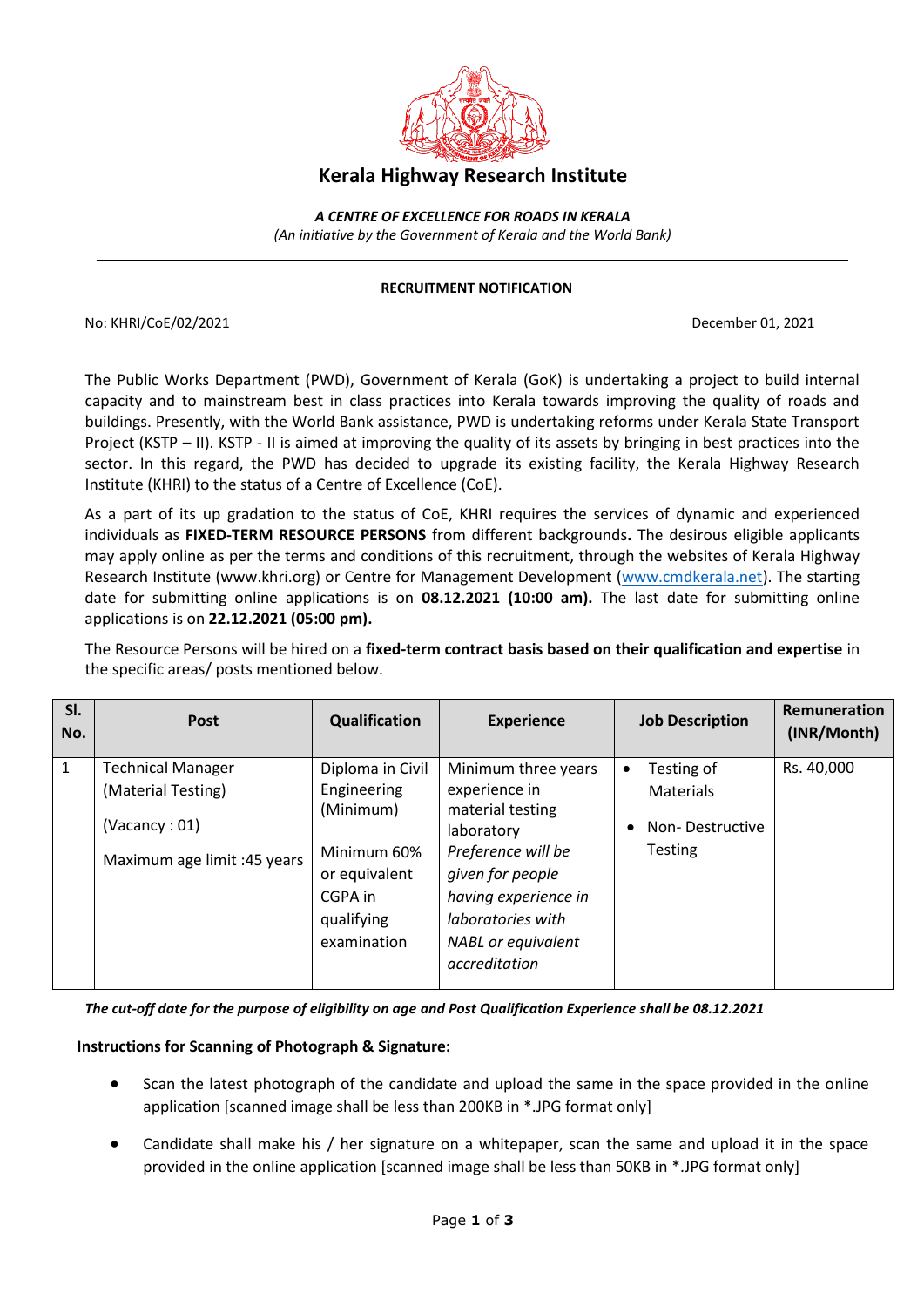The candidate has to scan his full signature, since the signature is proof of identity, it must be genuine and in full: initials are not sufficient. Signature in CAPITAL LETTERS is not permitted. The signature must be signed only by the candidate and may not by any other person

## **GENERAL INSTRUCTIONS**

- *1. Candidates should apply through On-Line mode only. No other means/mode of application will be accepted.*
- *2. Please note that no change of application data will be permitted at any stage after completion of registration process of the online application. Merely applying for the post and being shortlisted in the subsequent processes does not imply that a candidate will necessarily be offered employment. No request for considering the candidature under any category / post other than the one in which applied will be entertained.*
- *3. All work experience provided shall need to be full time.*
- *4. Educational qualifications should be from a University/ Institution/ Board recognized by Govt. of India/ approved by Govt. Regulatory Bodies.*
- *5. The candidate must possess valid Diploma/Degree/PG Certificate/Provisional Certificate of the necessary qualification at the time of submission of application.*
- *6. If the number of applicants who possess the 'preferred' certifications sought exceed the number of vacancies proposed to be filled, KHRI reserves the right to only shortlist those candidates for the next round who possess these 'preferred' certifications.*
- *7. Applicants must also submit their detailed CV (in PDF format) as part of the application form to complete the applications process. Applications without relevant CV submissions shall be considered incomplete*
- *8. The CoE/ KHRI reserves the right to fill or not fill the post advertised.*
- *9. CoE/ KHRI is not obligated to invite all applicants to the subsequent rounds of short listing (e.g. interviews) and only shortlisted candidates may be called.*
- *10. If the applicant possesses an equivalent qualification, he/she should also upload the equivalency certificate along with the qualification certificate or else the application will not be considered.*
- *11. Candidates who fall short of the respective qualifications/ experience requirements shall not be considered for the position*
- 12. Norms of selection will be as per those applicable for contract posts in the Government of Kerala.
- *13. Relaxation on age, qualification, or experience is not applicable for any of the posts. No further claim will be entertained in this regard.*
- 14. KHRI reserves the right to shortlist only a limited number of candidates for written test/skill *assessment/technical presentation/interview, as the case may be for the post, based on marks secured in their qualifying examination and/or years of relevant experience. Candidates should clearly mention the marks scored in their qualifying examination in the application. The onus of proving the conversion from grade/CGPA to percentage of marks would rest with the candidate only.*
- *15. Have a valid personal email ID and mobile no., which should be kept active till the completion of this Recruitment Process. All official communication will be sent to the registered e-mail id of the candidate.*
- *16. Candidates are advised to carefully fill and verify the details filled in the online application themselves as no change will be possible/ entertained after the submission.*
- *17. The Name of the candidate should be spelt correctly in the application as it appears in the Certificates/ Mark sheets/Identity proof. Any change/alteration found may disqualify the candidature.*
- *18. Please note that all the particulars mentioned in the online application including Name of the Candidate, Category, Date of Birth, Address, Mobile Number, Email ID, qualification, experience etc. will*